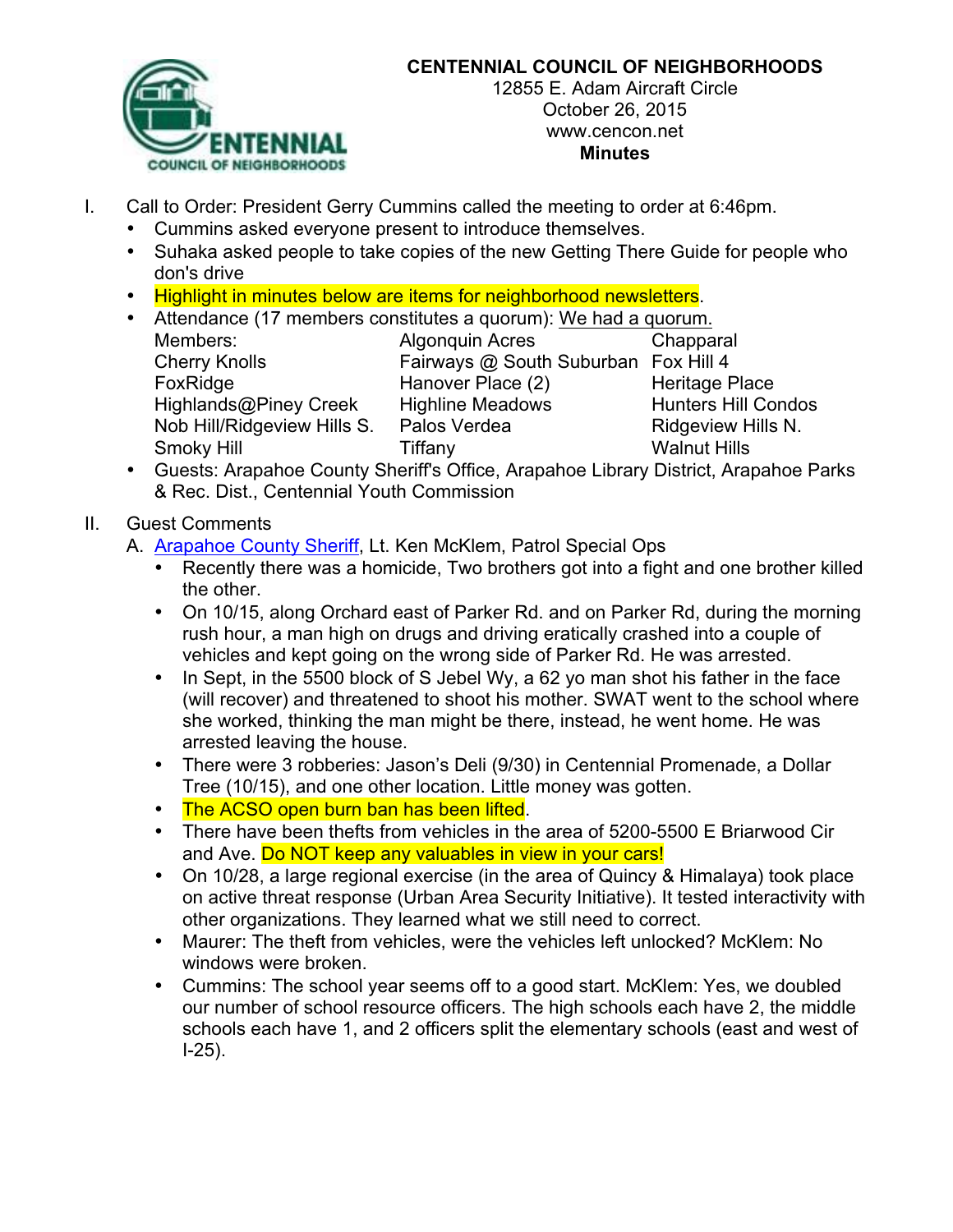- B. Arapahoe Library District, Daisy Grice
	- The next Author Visit will be Craig Johnson, writer of the Walt Longmire Mysteries will be at the Marriott Tech Center, 7pm, on Nov. 13. (The A&E TV series, *Longmire*. is available on Netflix.)
		- o This is sponsored by the Friends of the Arapahoe Libraries.
		- $\circ$  A private VIP reception, 6-7pm, will precede the general talk. Tickets are \$30 for the private reception, includes appetizers & a cocktail.
	- Geek Out contest for youth ages 11-18 year olds runs the month of Nov. Represent your fandom by any form of creativity. Prizes will be awarded (e.g., Xbox One, tickets to Denver ComicCon). Submission must be delivered by of Nov 30. An awards ceremony will take place on Dec. 12 at Koelbel. More info on the website.
	- The Castlewood Makerspace will be open all library hours, starting Mon, 11/2. Staffed hours are limited. Visit the Makerspace website for more info.
	- November is Spotlight on Seniors month. During November, Arapahoe Libraries will offer an array of resources for senior patrons, including the following programs:
		- o *Medicare: What you Need to Know* at Southglenn Lib. on Nov 3 & 17, 11 am. Seniors will be able to get information and answers to their Medicare questions to make the best choice for their particular needs.
		- o On Nov 10, 7 pm, at Smoky Hill Lib, those seniors interested in genealogy will benefit from the *Family History Research Using World Vital Records Database* program. World Vital Records is our newest genealogy resource that contains billions of names in over 20,000 databases covering the US, UK, Canada, and more. Participants will learn how to navigate these vast resources, which include censuses, births, marriages, newspapers and more that can be accessed from home for free with a library card. This program is sponsored in part by the Centennial Senior Commission.
		- o Finally, on Nov 13, 9:30 am, Koelbel Lib will host an *AARP Smart Driver Course*, where older adults can learn defensive driving techniques, new traffic laws and more, including how to adjust driving to age-related changes in vision, hearing & reaction time. Participants may qualify for reduced automobile insurance rates after taking the class. Fee: \$15 for AARP members, \$20 for nonmembers, payable to AARP at the class.
		- o For more information on these programs, visit ALD Resources for Aging Adults.
	- Livingston: How was the 70s concert at Smoky Hill Lib? Daisy: It went of very well. We had a huge crowd.
- C. Arapahoe Park & Rec District, Delos Searle, Asst. District Manager
	- APRD will be closing Piney Creek Hollow Park on 11/7. Spring Creek Park has already been closed because of vandalism.
	- Irrigation is in the process of being blown out.
	- There will be some goings on at Trails Rec. Center:
		- o APRD has a Holiday Pass Special, sales begins 11/14 and runs through 1/16. In district will be \$60, out of district is \$84. You can use the facility as much as you want for that cost (child, youth, adult, senior)
		- $\circ$  Stay Ahead of the Holiday Gain is a class of nutrition & fitness tips o get through the holidays, 11/19, 6:30-8pm, \$25. (You must register.)
		- o Happy Hour Boot Camp is an advanced workout, Wednesdays & Fridays, 5:30- 6:30pm. (You must register.)
		- o New toddler classes back by request: Music and More, free demo 11/7, 9am; and Tiny Troops, Tuesdays, 10-10:45.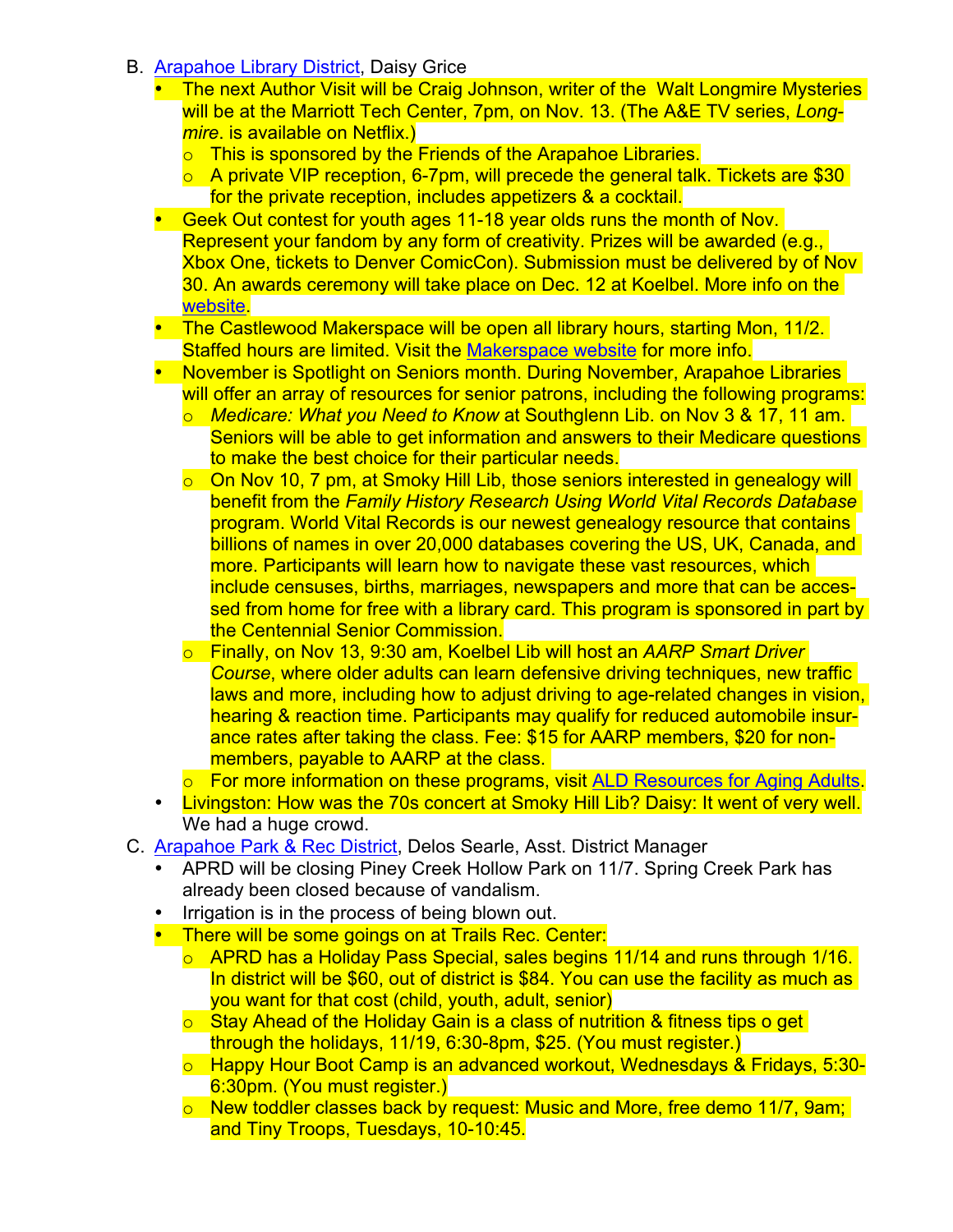- See the flyers on these activities included with these minutes.
- D. Fire Districts, Littleton Fire: no one attended
	- Cunningham Fire, Littleton Fire, South Metro Fire
- E. South Suburban Park & Rec District, Teresa Cope, Communications Director
	- A flyer with event information is included with these minutes.
- F. City of Centennial
	- Youth Commission, Davis Livingston:
		- $\circ$  Teen Court takes place every other Thurs. and is open to public. Visitors will need to sign a confidentiality form. They here teen cases on breaking the City's tobacco law and other minor infractions. There followed a discussion of how Teen Court works.
		- o They had a food drive for the SHARE Project that was very successful.
	- The Centennial Holiday Tree Lighting will take place on 11/21, from 4-6 pm. They will have presentations by school choirs and other activities.
- III. Planning 101, Derek Holcomb, Principle Planner, City of Centennial
	- This was a hands on practical experience with some of the City's past land plans. What to look for. How to find it. How it might affect your neighborhood.
	- Suhaka has a copy of Holcomb's notes which you may request.
	- The role of CenCON and/or the neighborhood associations in the land planning process is to advocate for your neighbors. When commenting, you must focus on true impacts (measurable/discernable/visual) to your area (not perceived or possible impacts).
	- Referrals will be going electronic in next 12-18 months. Make sure your neighborhood association is registered with the City, including the person who should receive these referrals.
- IV. CenCON Business
	- A. President's report, Gerry Cummins
		- Frank Green will be resigning as web master. We need a new webmaster & new software.
		- Seniors: Caution on putting up holiday lights and seniors take extra care if using ladders.
	- B. Secretary, Andrea Suhaka
		- A motion was made, seconded, and passed unanimously to approve the Sept. minutes. (Doerr/Allen)
	- C. Treasurer's report, Henry Blum
		- Checking Account at Wells Fargo Bank, Smoky Hill Branch:
		- Balance forward from 9/28/15 report \$3,460.55
			- o Income: Dues deposited\* 15.00
		- o Expenses: Suhaka (field trip) (9.76) • Account balance, 10/26/15 \$3,465.79
		-
		- \* Highline Meadows Condos
- V. 2<sup>nd</sup> Vice President, Plans, Ed Bain/Tammy Maurer
	- Greenbox Storage Site Plan, S. Chester St. N of the Ethan Allen store, W of the Promenade Shopping Center (County Line Rd & I-25). The storage facility would be total of 4 levels; garden level plus 3 floors. Surrounding buildings are retail and restaurant. Access to site would be shared with the Ethan Allen off of Chester.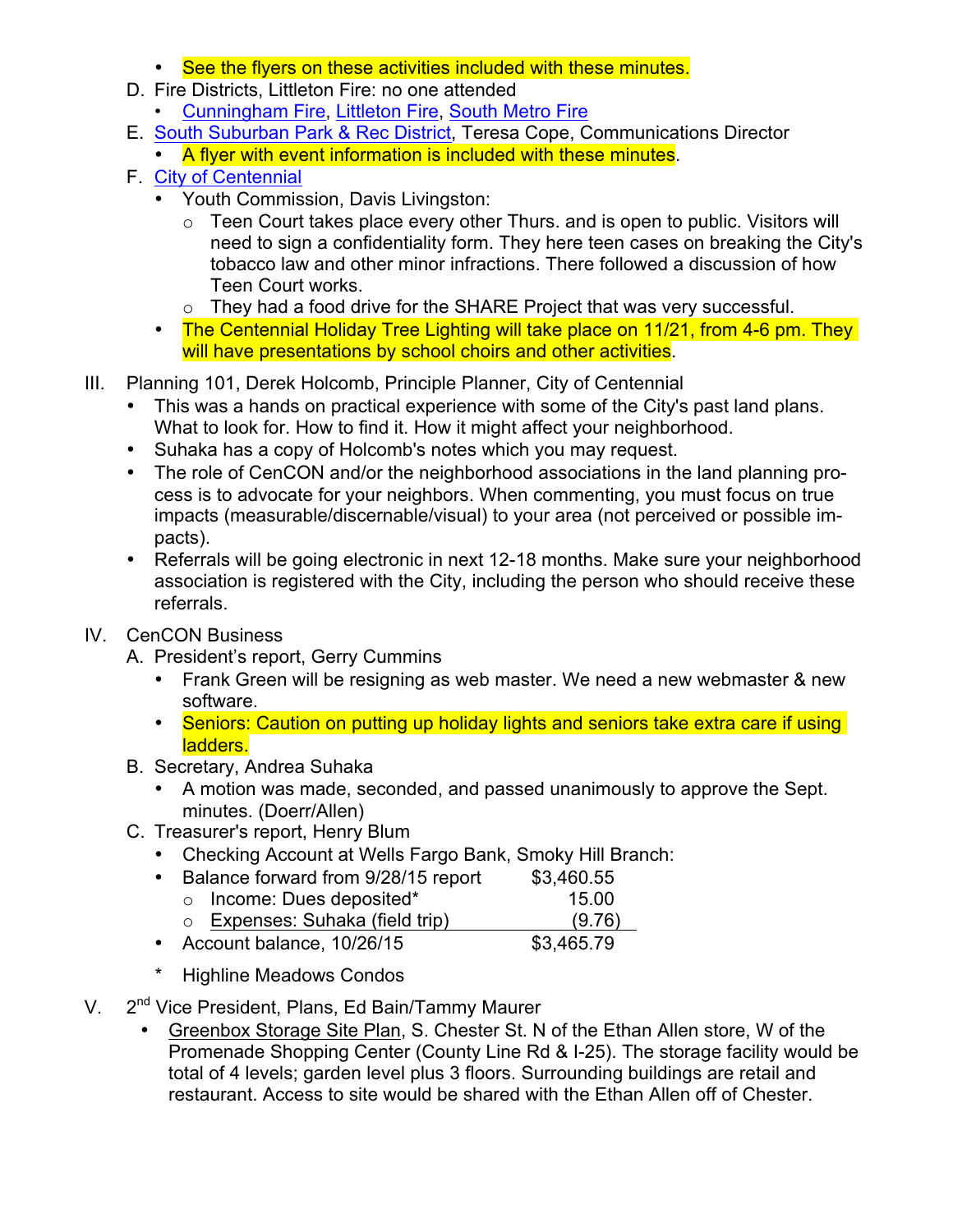- Oppenheimer Athletic Facility Site Plan, 6801 S Tucson Way: outdoor athletic facility for employees. The facility is 90' x140' & will include a basketball court, sand volleyball court, a putting green and sitting area. A 10' chain link fence will surround the area and is screened from the public right-of-way by a berm. Parking will be reduced by 7 spaces but will still exceed the parking requirements outlined in the Land Development Code.
- Parker Jordan Centennial Open Space Final Plat, S of Broncos Pky between Jordan & Parker Rds. The purpose of the plat is to combine 2 parcels into one tract of approxi-mately 107 acres. The property will be dedicated as open space and will note a blan-ket utility easement to the City of Centennial.
- Smitty's Sprinklers Site Plan, 15466 E Hinsdale Cir.: Proposal is to build a 6875 sqft building on vacant property complete with asphalt parking and drive aisles. Use for the building would be for an irrigation sprinkler system, retail center, & warehouse. The owner also installs in-ground irrigation systems so company-owned trucks will be stor-ed in a fenced rear lot on the S side of the building. Approx **.**73 acres of the site will be affected by the work.
- Peakview II Final Plat, NE corner of Peakview & Syracuse. Updating an original plat that was recorded in April, 1985 (?). The Final Plat encloses 8.7 acres and subdivides the land into 2 lots and 2 tracts within Lot 43.
- VI. Adjourn: Cummins adjourned the meeting at 8:59pm.

Minutes respectfully submitted by Andrea Suhaka, Secretary.

Please inform Andrea Suhaka at 303-770-0058 or standy@ecentral.com of changes in your CenCON Representative or Association President/Chair.

# **Next meeting – November 23, 2015**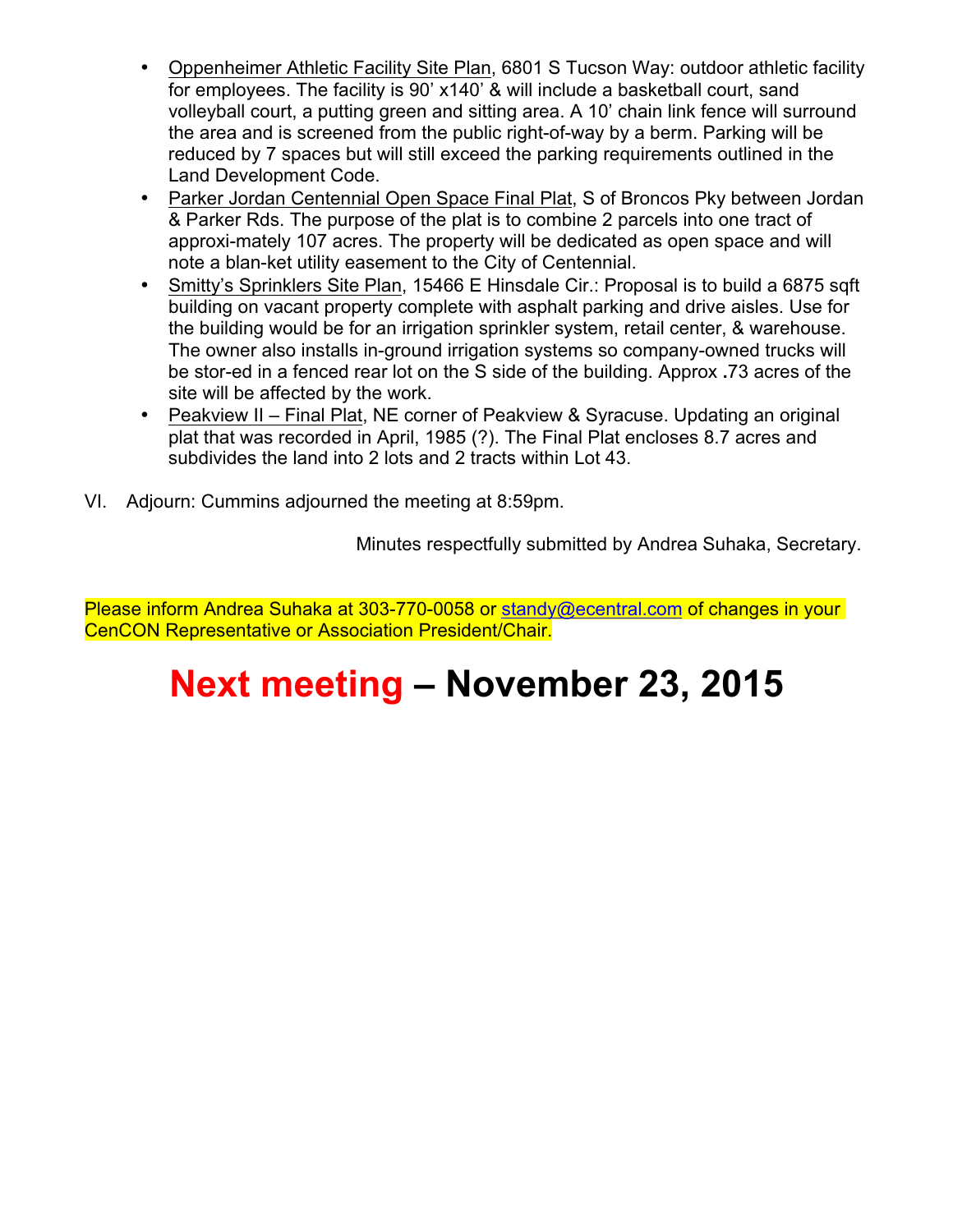

#### **CENCON MEETING –October 26, 2015 PLAN REVIEW SUBMITTALS AND COMMENTS**

1. Greenbox Storage Site Plan, S. Chester St. N of the Ethan Allen store, W of the Promenade Shopping Center (County Line Rd & I-25). The storage facility would be total of 4 levels; garden level plus 3 floors. Surrounding buildings are retail and restaurant. Access to site would be shared with the Ethan Allen off of Chester

CenCON Comments

- The green panel color does not seem compatible with the surrounding properties.
- Minimal landscaping
- Business is compatible with rea.
- Business has done well with accommodating the grade into their building design
- 2. Oppenheimer Athletic Facility Site Plan, 6801 S Tucson Way: outdoor athletic facility for employees. The facility is 90' x140' & will include a basketball court, sand volleyball court, a putting green and sitting area. A 10' chain link fence will surround the area and is screened from the public right-of-way by a berm. Parking will be reduced by 7 spaces but will still exceed the parking requirements outlined in the Land Development Code.

CenCON Comments No comment

3. Parker Jordan Centennial Open Space Final Plat, S of Broncos Pky between Jordan & Parker Rds. The purpose of the plat is to combine 2 parcels into one tract of approximately 107 acres. The property will be dedicated as open space and will note a blanket utility easement to the City of Centennial.

CenCON Comments

It is appreciated that the City keeping this area open space.

4. Smitty's Sprinklers Site Plan, 15466 E Hinsdale Cir.: Proposal is to build a 6875 sq ft building on vacant property complete with asphalt parking and drive aisles. Use for the building would be for an irrigation sprinkler system, retail center, & warehouse. The owner also installs in-ground irrigation systems so company-owned trucks will be stored in a fenced rear lot on the S side of the building. Approx **.**73 acres of the site will be affected by the work.

CenCON Comments

- Compatible with area.
- 5. Peakview II Final Plat, NE corner of Peakview & Syracuse. Updating an original plat that was recorded in April, 1985 (?). The Final Plat encloses 8.7 acres and subdivides the land into 2 lots and 2 tracts within Lot 43 VI. Adjourn

CenCON Comments No comments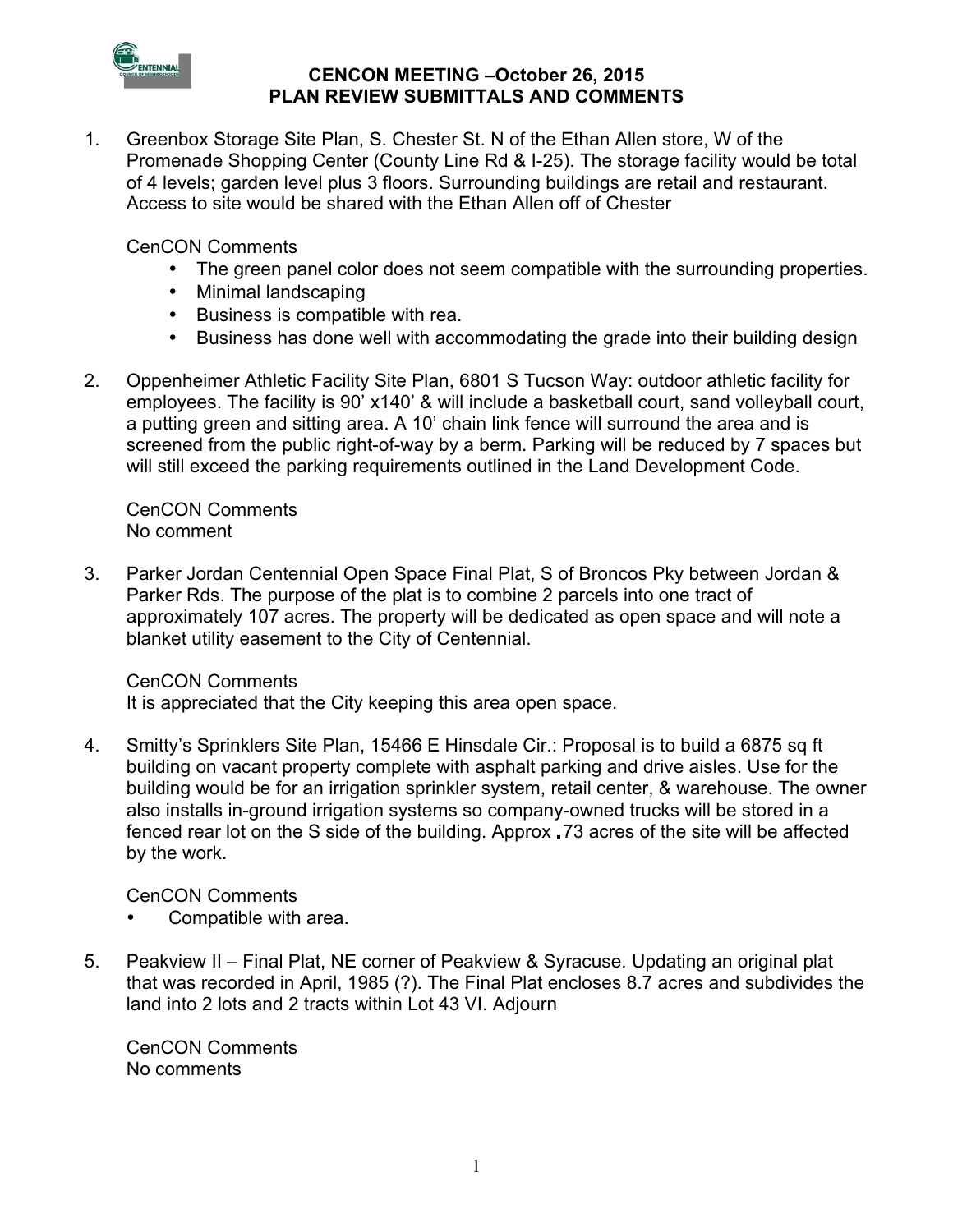

#### **CENCON MEETING –October 26, 2015 PLAN REVIEW SUBMITTALS AND COMMENTS**

6. CityScapes at Southgate –Proposed development is to be located at the corner of Broncos Pky & Jordan Rd and where the land is zoned Mixed Use PUD. The proposed project would include 70 single family homes, on lots 30.5 feet by 50 feet. These are to be detached single family homes with 6 feet between the buildings. Each home would open to an area of open space.

### CenCON Comments

- The area for this development is compatible with this type of use.
- The amenities are very limited for the potential home owner and we would like to see these improved. This includes increasing common areas to provide facilities to provide playground/recreation/socializing opportunities.
- Parking is shown to be 1.6 spaces per unit which we think includes the attached garage, as space outside of the units is very limited garage. Where do the residents visitors park? Will the City allow on-street parking?
- In regards to circulation, some of the dead end areas are very tight (20 feet in width) and wonder how vehicles are going to get in and out of those areas. Maybe these owners will not have vehicles and they will use other modes of transportation?
- Based on comments listed above, we do not see paths/sidewalks/bike lanes for the potential owners if they are going to walk/bike to other facilities such as Dove Valley Park, or to the light rail station.
- Looking at the lighting plan, it appears there will be pole based fixtures and fixtures affixed to the homes. From what we can see, it appears the pole fixtures are close to the buildings about where the owner's vehicles would need to be. Therefore, they probably will get hit frequently, then lighting will be impaired. Would like to see a lighting plan that works better with area.
- Not knowing the code as well as the City Planners , but curious if 6 feet is acceptable between homes? If we are reading the code correctly, it is acceptable for the side offset to be 5 feet for each structure making the requirement 10 feet total between residences. If a property owner wanted to store something in this area, trash cans, landscaping equipment (wheel barrows) this width would not be acceptable.
- Smaller homes are great for some people and in economic challenging times this type of development, if done well, would be good for the City. However, with this proposal we see a lack of amenities, tight areas for vehicles, and a lack of alternate mode of transportation connectivity and hope the Planning Department can work with the proposer to make improvements to their plan. We also would like to see the City work on addressing how the citizens in this area are to use alternate modes of transportation when facilities are lacking.